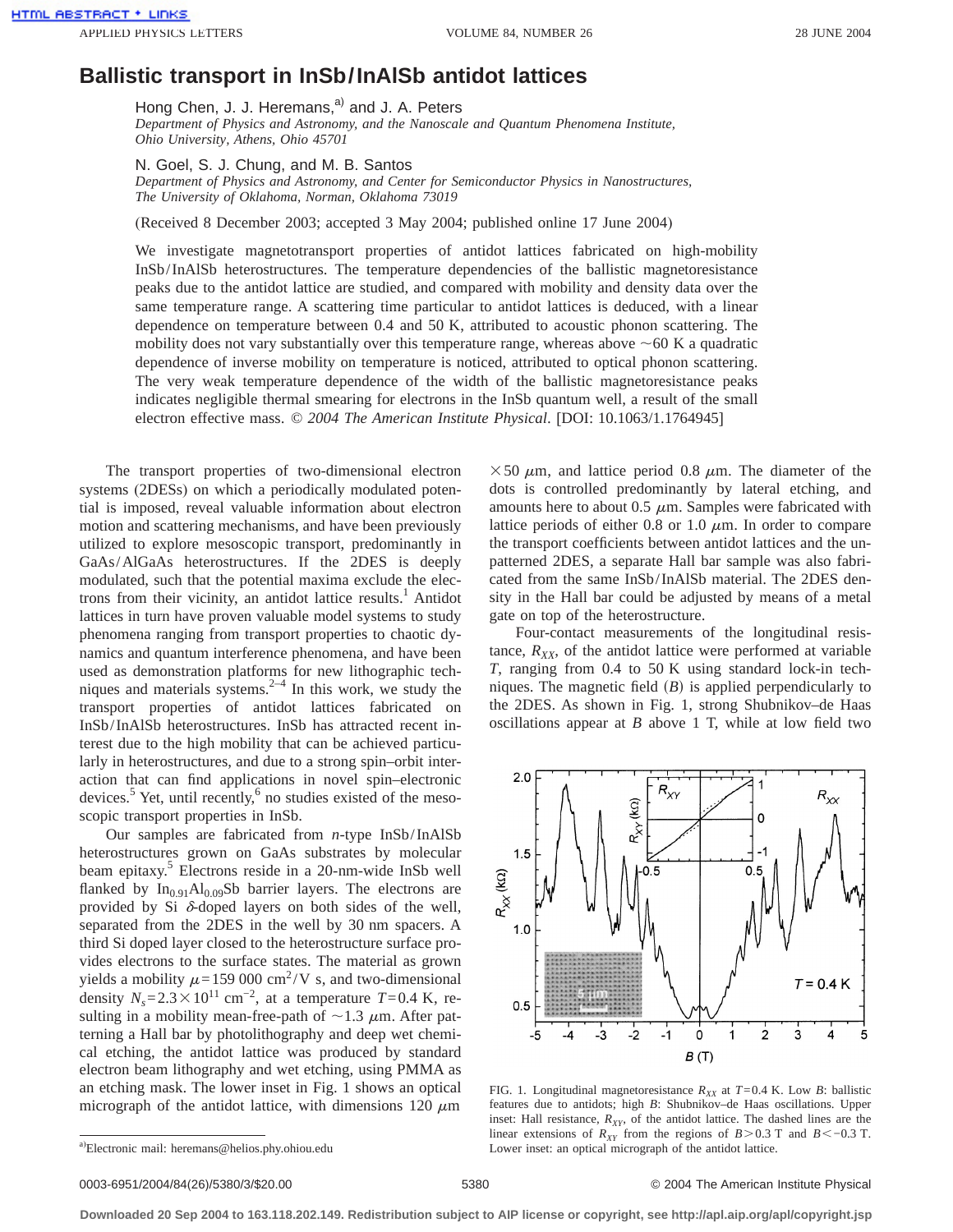

FIG. 2. Ballistic transport peaks, after subtracting a quadratic background, at different temperatures—from top to bottom: 0.4, 2.0, 5.0, 10, 20, 32, 40, and 50 K. Inset: low field  $R_{XX}$  of the 0.8  $\mu$ m antidot lattice at 0.4 K and 50 K, with their background fits shown as dotted lines, as well as  $R_{XX}$  of the 1.0  $\mu$ m lattice at 0.4 K.

ballistic transport peaks near  $B = \pm 0.2$  T are observed. Detailed low-field magnetoresistance traces are contained in Fig. 2. The inset in Fig. 2 shows  $R_{XX}$  at the temperature extremes of our measurement, 0.4 and 50 K, for a lattice of 0.8  $\mu$ m period, as well as  $R_{XX}$  at 0.4 K for a lattice of 1.0  $\mu$ m period. Besides two strong peaks near *B*= $\pm$ 0.2 T, two weak shoulders near  $\pm 0.06$  T are observed on top of a negative magnetoresistance background. To extract the signals due to the features at  $\pm 0.06$  and  $\pm 0.2$  T, second-order polynomials (dotted lines in the inset of Fig. 2) were employed to fit the negative magnetoresistance on both positive and negative sides of *B* for the lattice of 0.8  $\mu$ m period. The values of  $R_{XX}$  after background subtraction,  $\Delta R_{XX}$ , are plotted in Fig. 2 for *T* ranging from 0.4 to 50 K. The figure shows strong maxima, *P*1, at ±0.20 T, and secondary maxima, *P*2, near  $\pm 0.056$  T. The features represent the well-known commensurability maxima due to the correlation between the array parameters and the electron cyclotron orbit, a hallmark of ballistic transport.<sup>1,2</sup> The maxima still clearly appear at  $T$ =50 K, demonstrating the presence of ballistic transport at least up to this temperature. The maxima at  $\pm 0.20$  T originate from ballistic electron trajectories encircling one antidot.<sup>2</sup> Indeed, using the carrier density of the InSb/InAlSb material at 0.4 K,  $N_s$ =2.3 × 10<sup>11</sup> cm<sup>-2</sup>, a classical calculation yields an orbit diameter of 0.79  $\mu$ m at *B*=0.2 T, matching the period of the antidot lattice,  $0.8 \mu m$ . For the comparative sample with 1.0  $\mu$ m lattice period, equivalent ballistic peaks appear at  $\pm 0.16$  T (Fig. 2 inset) corresponding to an orbit diameter of 0.99  $\mu$ m, again matching the period. In the semiclassical pinball model, $1,2$  the magnetoresistance peak corresponding to this orbit can be explained by the assumption of a classical cyclotron orbit pinned around one antidot. The same calculation yields a diameter of 2.8  $\mu$ m for the secondary maxima *P*2, at *B*=0.056 T, attributable to a circular orbit covering approximately nine antidots  $(0.8 \mu m$  period sample). Similar results concerning higher order maxima have been reported in InAs/GaSb antidot lattices.<sup>7</sup> It is well known, however, that the maxima can only be clearly identified with circular cyclotron orbits in the case of orbits encircling on antidot, whereas higher-order maxima result from



FIG. 3. Linear *T* dependence of the ballistic scattering rate  $\Delta(1/\tau_B)$  as defined in the text. Lower inset: mobility scattering rate,  $1/\tau_{\mu}$ , on the unpatterned Hall bar at zero gate voltage, vs *T*. Upper inset: carrier density and mobility of the unpatterned Hall bar at gate voltages of 0, 3, and 5 V vs *T*.

more complex chaotic trajectories.<sup>2,8</sup> In our samples moreover, whereas the mean free path of  $\sim$  1  $\mu$ m is sufficient to support ballistic orbits around a single antidot, the 8.8  $\mu$ m circumference implied by the 2.8  $\mu$ m cyclotron diameter indicates that *P*2 requires more complete theoretical treatments invoking chaotic trajectories for the higher order peaks.<sup>8</sup> Interestingly, *P*1 and *P*2 also feature qualitatively different temperature dependencies. When *T* increases from 0.4 K to 50 K, the amplitude of  $P1$  drops  $\sim$ 33%, while  $P2$  stays almost unchanged.  $\Delta R_{XX}$  also presents a small sharp peak around *B*=0, which disappears at higher *T*. This maximum appears in various mesoscopic geometries presently under study on InSb 2DESs, and is due to localization.<sup>9</sup>

The upper inset of Fig. 1 contains the Hall resistance, R*XY*, of the antidot lattice sample, versus *B*. Deviations from linear behavior are observed between  $\pm 0.3$  T, in the region of the ballistic maxima in  $R_{XX}$ . The modified Drude picture, known as the pinball model, that has emerged for transport in antidot lattices, predicts a reduction in the density of carriers participating in transport, and hence an increase in the slope of  $R_{XY}$ , at the commensurate magnetic fields and explains our observations.<sup>1,2</sup>

The value of *B* where the maximum *P*1 occurs is proportional to  $N_S^{1/2}$ .  $N_S$  drops by  $\sim$  6% from 0.4 to 50 K, as shown in the upper inset of Fig. 3. The drop in turn leads to a change of  $\sim$ 3%, or  $\sim$ 6 mT in peak position—an undetectable amount. Hence, Fig. 2 does not show a noticeable shift in the position of *P*1 as the temperature increases. Figure 2 also reveals that the width of *P*1 remains nearly unchanged versus *T*. Since the peak width is determined by the thermal spread  $\Delta k_F$  in the Fermi wave vector,  $k_F$ <sup>3</sup> such constancy of the width of *P*1 indicates a small thermal spread  $\Delta k_F$ . Analysis reveals that for a fixed  $N_s$ ,  $\Delta k_F / k_F \sim m^* (k_B T)$ , where  $m^*$ denotes the electron effective mass and  $k_B$  the Boltzmann constant. The negligible thermal spread  $\Delta k_F$  and hence the reduced dependence on *T* of the peak width result from the small electron effective mass in InSb  $(m^*=0.014 \, m_0)$  where  $m<sub>0</sub>$  represents the free electron mass). The small effective mass in InSb hence aids the observation of ballistic transport at high temperatures.

**Downloaded 20 Sep 2004 to 163.118.202.149. Redistribution subject to AIP license or copyright, see http://apl.aip.org/apl/copyright.jsp**